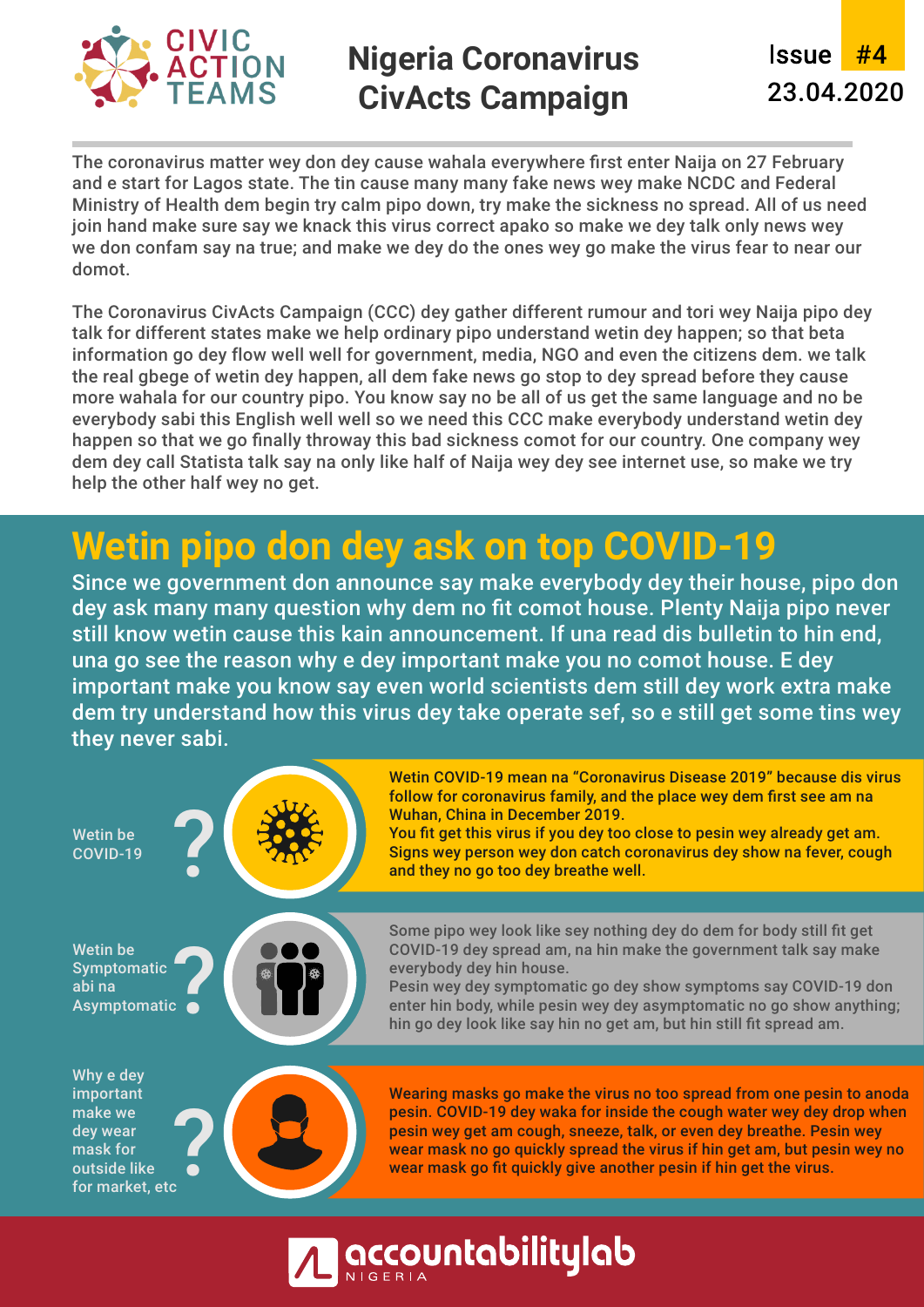What of pipo wey don recover for COVID-19, drug they bin take



Why is the NCDC not releasing the identities of patients



COVID-19 still never get confam cure. Scientists dem still dey try work make dem get vaccine for the virus. E get one company for China wey dem dey call Sinovac Biotech wey don make vaccine wey dey work for monkey body, na to test whether e dey work for human being wey remain now. FDA for America don dey warn pipo make they no dey use chloroquine or hydroxychloroquine try treat COVID-19.

E no make sense make doctors dey expose the pipo wey don get this virus, they fit no live their normal life again once they recover, pipo go begin look them one kain, fit no follow them talk for phone again or other tins. You sef if hospital begin dey announce any sickness wey you bin get before, you go like am? E still get some patients wey dey decide tell their own story by theirself, make other pipo know how e dey be.

If you shave bear bear you fit no catch the virus again.

Na only pipo wey don old and big man dem dey catch COVID-19

person wey dey take antibiotics no go catch the virus

If you use hand dryer e fit kill coronavirus

# **YEYE TORI (2) VS P CORRECT TORI**

Just because say you get bear bear no mean say na you catch virus pass. The important tin be say make you dey keep yourself clean dey protect yourself.

COVID-19 fit do anybody whether they be pikin or them don old, or whether their bank account full or e empty. Pipo wey don already get one sickness wey them dey fight before like asthma, diabetes and heart problem fit suffer from this virus more much.

Na only bacteria wey Antibiotics dey remove for body. Antibiotic no fit kill COVID-19, that one na virus wey hin be.

Hand dryer no dey kill COVID-19 abeg. The best tin wey all man fit dey do now na to dey wash hand with soap and water, or dey use sanitizer for hand protect theirself.

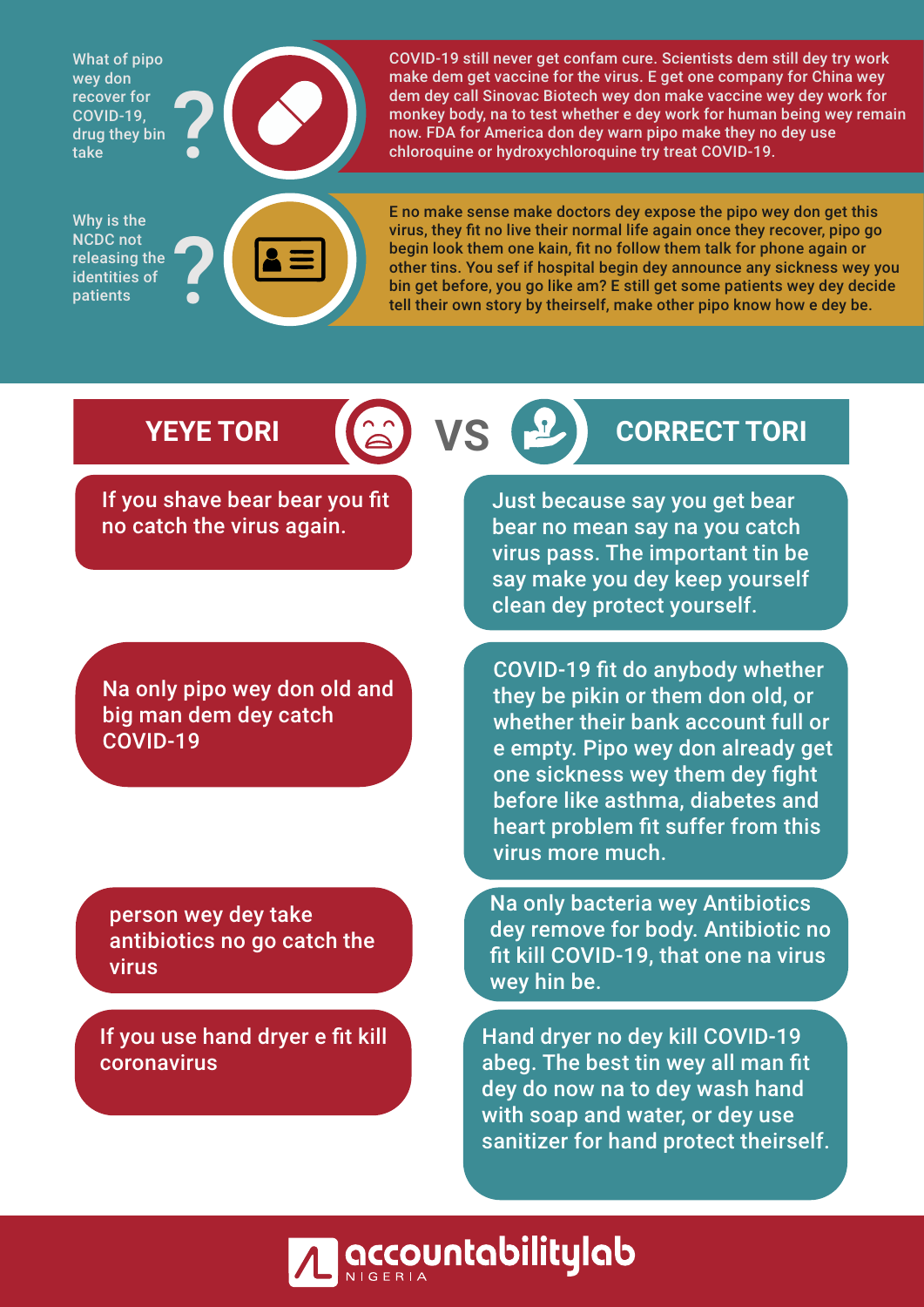### Flattening the curve

The "curve" wey researchers dey talk about na say them dey try gauge the number of pipo wey fit get COVID-19 after some time. Dem gauge this tin on top how pandemic wey don happen before take spread, no be say they don know the pipo wey go get the virus. Them never know.

#### A sample epidemic curve



*(Image credit: Johannes Kalliauer/ CC BY-SA 4.0)*

The curve shape dey change as the number of pipo wey get the virus dey change. The curve fit go up when the number of pipo wey get am dey double on the steady and reach hin top patapata after few weeks. Infection curve wey go up fit come down the same way hin take go up; after everybody wey fit catch the virus don get am, the case numbers go begin dey drop.

As the infection dey rise, hospitals and clinics wey dey for local places dey quickly full with plenty patients wey dem even no get space to treat. As we dey see for Italy, patients no even fit get ICU beds, and supplies wey dem need fight the virus don dey finish for hospitals.

Curve wey flat mean say the number of pipo wey get the virus dey take longer time to get. When the virus no dey quickly spread, health care system go stand gidigba, dem go fit dey treat pipo wey sick.